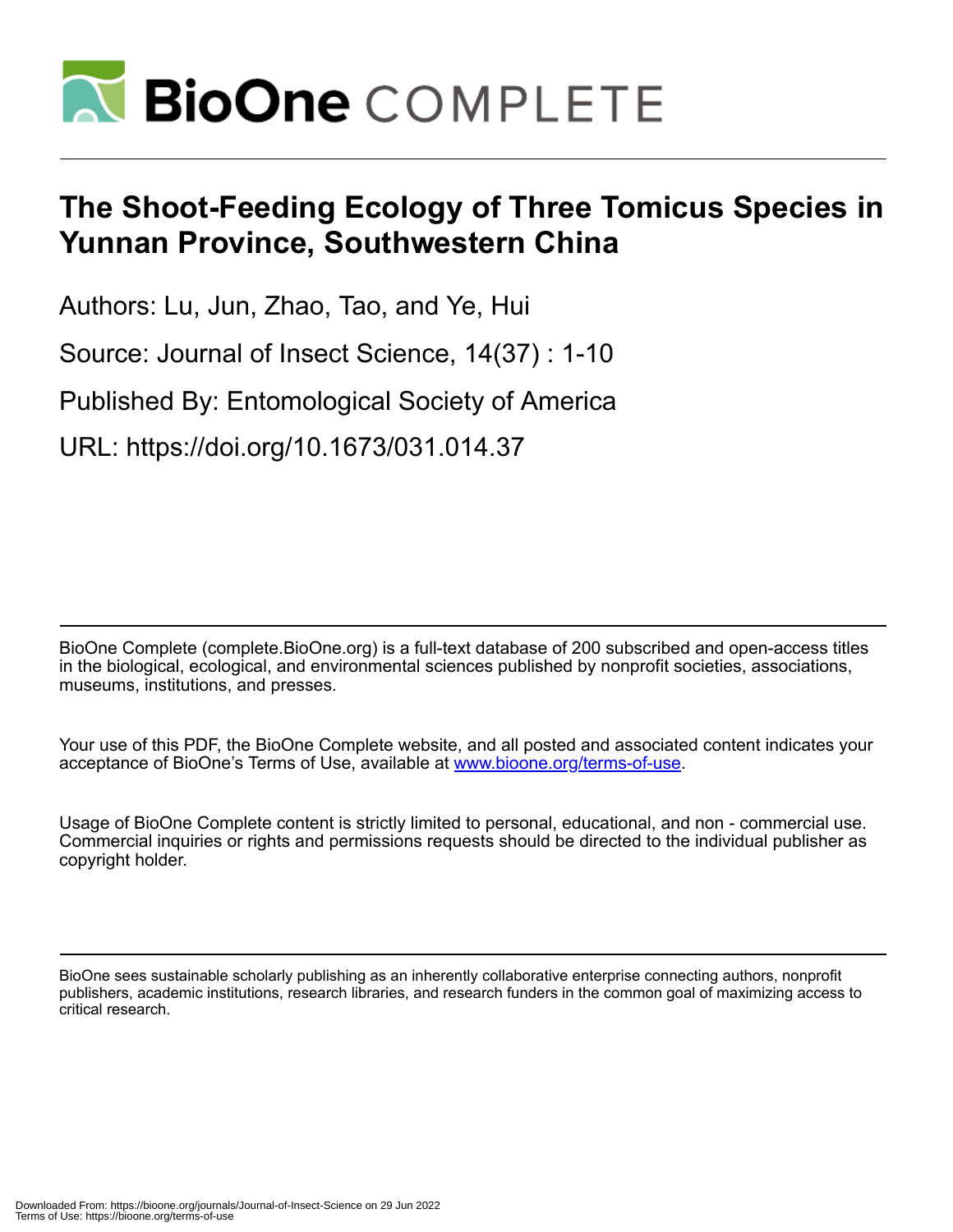

# **The shoot-feeding ecology of three** *Tomicus* **species in Yunnan Province, southwestern China**

Jun Lu<sup>la+</sup>, Tao Zhao<sup>1, 2b+</sup>, Hui Ye<sup>1c\*</sup>

Laboratory of Biological Invasion and Transboundary Ecosecurity, Yunnan University, Kunming 650091, China <sup>2</sup> Ecological Chemistry Group, Department of Chemistry, Royal Institute of Technology, SE-10044 Stockholm, Sweden

+ These authors contributed equally to the manuscript

# **Abstract**

Three *Tomicus* pine shoot beetles, *T. yunnanensis* (Kirkendall and Faccoli) (Coleoptera: Scolytidae), *T. minor* (Hartig), and *T. brevipilosus* (Wood and Bright), have been causing serious damage to Yunnan pine (*Pinus yunnanensis* (Franchet) (Pinales: Pinaceae)) stands in Yunnan, southwestern China. However, their ability to coexist in the crowns of the same trees during the shoot-feeding phase has not been elucidated. In our study, we investigated and compared the shoot-feeding ecology of the three species of pine shoot beetle in *P. yunnanensis* in Anning County, Yunnan Province. Shoot-feeding by *T. yunnanensis*, *T. minor,* and *T. brevipilosus*  initiated in April, May, and June, and ended in February, April, and May, respectively. Individual *T. yunnanensis* and *T. minor* adults fed in shoots for about seven months, and *T. brevipilosus* for nine months, before initiating reproduction. All three *Tomicus* species fed in the current-year shoots close to the apical bud. No specific overwintering behavior was observed prior to reproduction. The entrance hole of *T. yunnanensis* was furthest away from the apical bud, and *T. minor* was the closest to the apical bud. Differences in the spatial distribution of these shootfeeding sites might reduce competition among the three beetle species. The long-lasting and overlapping shoot-feeding by the three *Tomicus* species may reduce the resistance of *P. yunnanensis* and facilitate the reproduction of these beetles in the trunks of living trees, and thus help explain the severe damage by *Tomicus* in *P. yunnanensis*.

**Keywords:** pine shoot beetles*, Pinus yunanensis*, population dynamics, shoot preference **Correspondence:** <sup>a</sup> lvjun@ynu.edu.cn, b taozhao@kth.se, c yehui@ynu.edu.cn, \*Corresponding author

**Received:** 12 June 2012 **Accepted:** 28 January 2013 **Published:** 12 March 2014

**Editor:** Robert Jetton was editor of this paper.

**Copyright:** This is an open access paper. We use the Creative Commons Attribution 3.0 license that permits unrestricted use, provided that the paper is properly attributed.

**ISSN:** 1536-2442 | Vol. 14, Number 37

#### **Cite this paper as:**

Lu J, Zhao T, Ye H. 2014. The shoot-feeding ecology of three *Tomicus* species in Yunnan Province, southwestern China. *Journal of Insect Science* 14:37. Available online: http://www.insectscience.org/14.37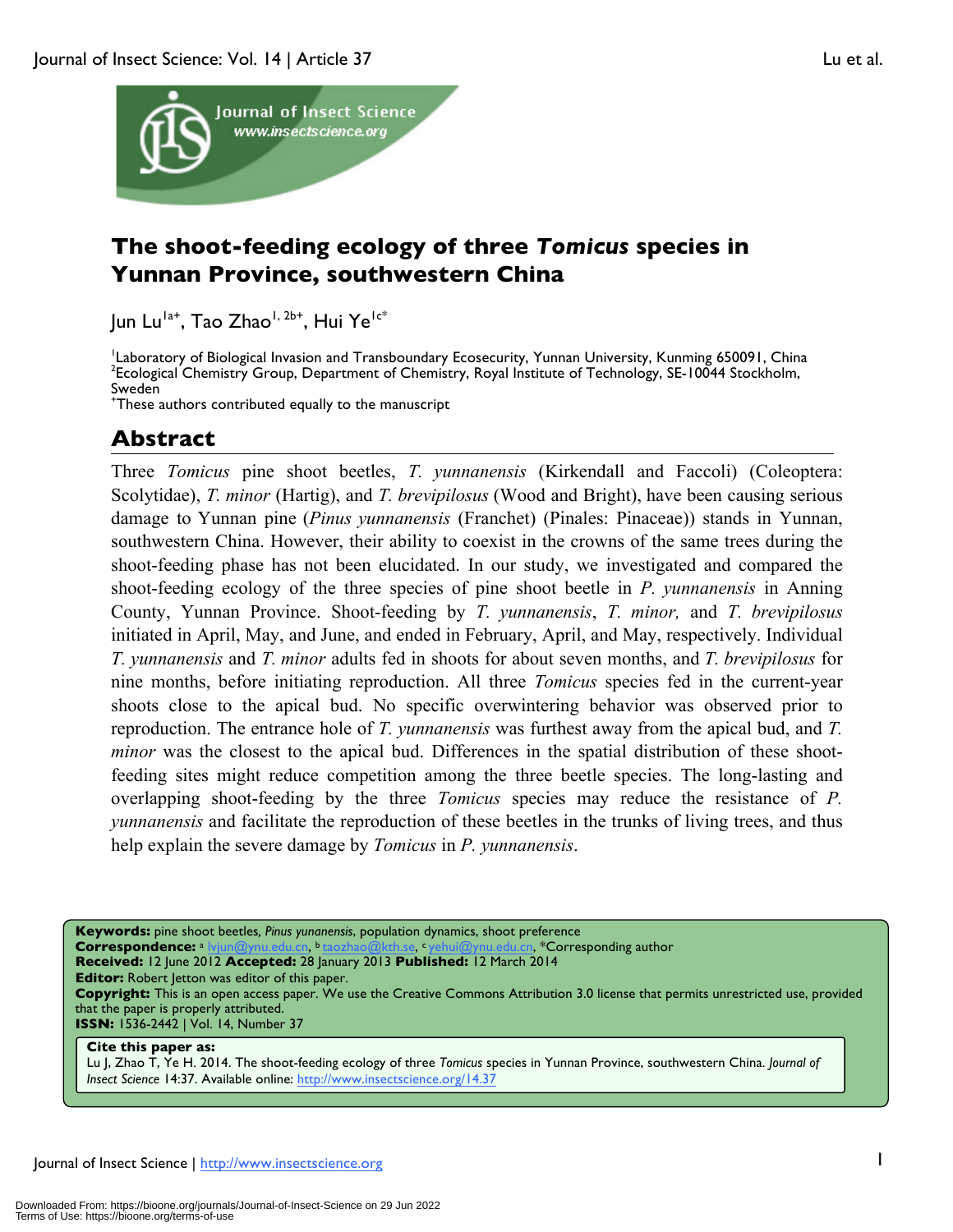# **Introduction**

The pine shoot beetles of the genus *Tomicus* (Latreille) (Coleoptera: Scolytidae) include eight species worldwide (Kirkendall et al. 2008; Li et al. 2010). Three species, *T. yunnanensis* (Kirkendall and Faccoli), *T. minor* (Hartig), and *T. brevipilosus* (Wood and Bright), have been reported causing damage to Yunnan pines (*Pinus yunnanensis* (Franchet) (Pinales: Pinaceae)) in southwestern China (Ye and Ding 1999; Liu et al. 2010). More than 200,000 ha of *P. yunnanensis* in the Yunnan Province have been killed by *Tomicus* since the early 1980s (Ye and Ding 1999).

The life cycle of adult *Tomicus* bark beetles contains two phases, a reproduction phase and a maturation feeding phase. During the reproduction phase, sexually mature adults usually mate and lay eggs in the inner bark of trunks and the large branches of recently dead and weakened host trees. Larvae and pupae subsequently complete development and emerge as adults. Upon emergence, brood adults typically fly to the crowns of host pine trees, where they feed in the shoots and become sexually mature (Långström 1983; Ye 1991). Shootfeeding by *Tomicus* can result in substantial growth loss (Långström and Hellqvist 1991; Eidmann 1992; Czokajlo et al. 1997), reduced tree resistance, and predispose these trees to subsequent reproductive attacks (Schlyter and Löfqvist 1990; Långström et al. 1993; Lieutier et al. 2003). Therefore, the shoot feeding is an important and damaging phase in the beetles' life history.

Pine shoot beetles often infest host trees together. Two *Tomicus* species have been reported to attack pines in the same forest stands (Långström 1983; Ye and Ding 1999; Långström et al. 2002). For example, *T. piniperda* and *T. minor* often coexist in Scots pine (*Pinus sylvestris* (L.)) stands (Långström 1983). Interspecific competition between coexisting species may be an important regulating factor in bark beetle population dynamics (Ye and Ding 1999). In addition, since different insect species may infest hosts in temporally and spatially different ways, their coexistence may lead to longer infestation time, increasing the damage done to the host. In Yunnan, the situation is more complicated: three *Tomicus* species (*T. yunnanensis*, *T. minor*, and *T. brevipilosus*) are often observed attacking *P. yunnanensis* in the same stands, which represented a unique opportunity to investigate the coexistence pattern of *Tomicus*.

To study the shoot-feeding ecology of the three *Tomicus* and to understand their coexistence mechanisms during the shoot-feeding phase, we investigated the shoot-feeding period, population dynamics, and shoot-feeding preference of the three *Tomicus* species in *P. yunnanensis* for three consecutive years. The initial hypothesis was that the three *Tomicus* species would differ somehow in their ecological niches to reduce interspecific competition, and that their coexistence would prolong the shoot-feeding period and aggravate shoot damage to *P. yunnanensis*.

# **Materials and Methods**

#### **Study area**

This study was carried out in a pure stand of ca 30-year-old *P. yunnanensis* at Qinglong Tree Farm (24.97°N, 02.33°E, 1800 m a.s.l) in Anning county, Yunnan Province. The heights of the experimental trees ranged from 7.5 m to 8.5 m and DBH of the trees ranged from 18 cm to 24 cm. The stand was about 300 ha in size with a density of about 900 trees/ha. The mean month temperature at the experimental site ranged from 9.6 to 22°C in the year, and its annual precipitation is about 900 mm. This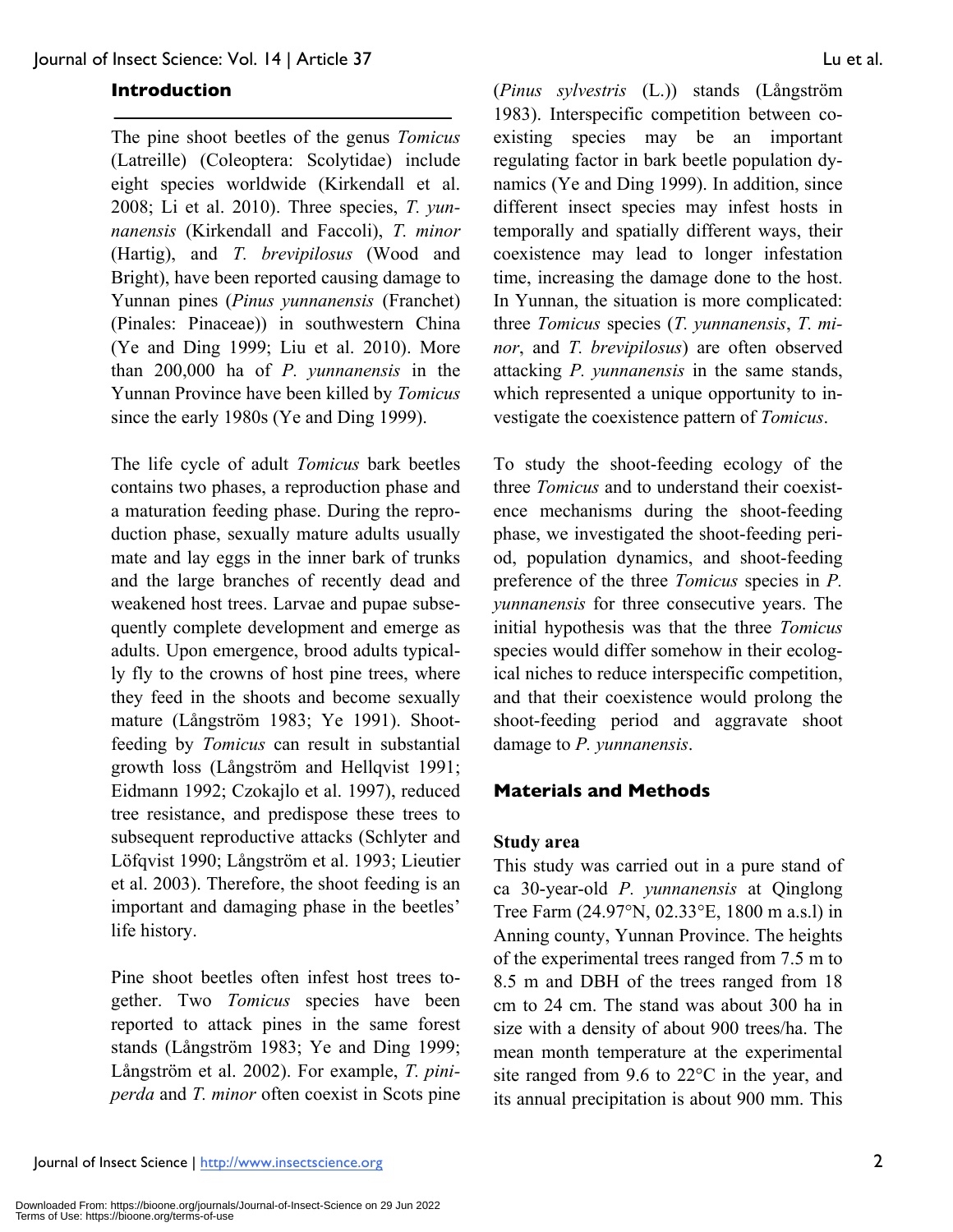pine stand has been attacked by pine shoot beetles since 1990. *T. yunnanensis*, *T. minor,* and *T. brevipilosus* have been observed attacking pines in this stand each year since 2004.

#### **Experimental procedures**

Six trees in the stand were randomly chosen for investigation every month during the period from August 2006 to May 2009. Colors of the shoots in the experimental trees were carefully checked by investigators on the ground. The shoots with yellowish or brown needles near the shoot tip were considered to be evidence of *Tomicus* shoot-feeding. All infested shoots were cut using long-handled pruning shears and carried back to the lab. In the lab, the ages of the infested shoots were recorded based on the method described previously (Långström 1983; Ye 1994), the number of entrance holes per shoot were counted, and the diameter of the shoot at each entrance hole and the distance from the entrance hole to the shoot tip were measured using a vernier caliper (HMCT 6202-01,), but only for infested shoots collected during June 2007 to May 2008. After the above measurements, the shoots were dissected. All the beetles collected from these shoots were identified under a stereoscope (smzl 500, Nikon Instrument, www.nikon.com) (Kirkendall et al. 2008). The number of each *Tomicus* species corresponding to the damaged shoots was recorded.

To confirm the commencement and termination of the shoot-feeding period, the trunks of all the pine trees along the forest edge were checked monthly for *Tomicus* infestation from October to June in 2006–2008. Three infested pine trees were chosen randomly and cut down every month. The outer bark of the main trunk for these trees was removed. All brood adults were collected and taken back to the lab, where they were identified under a stereoscope. The number of each *Tomicus* species was recorded. Duration of the shoot-feeding period for each of the three *Tomicus* species was defined based on the appearance of these beetles in the trunks, which is where they breed and develop.

#### **Data analysis**

The differences in shoot diameters at the entrance holes and the distances from entrance hole to the shoot apex between three *Tomicus* species, for shoots collected during June 2007 to May 2008, were compared by the Kruskal-Wallis test. If treatments were significantly different  $(P < 0.05)$ , means were separated using the Mann-Whitney test at  $P = 0.05$ (SPSS 13, SPSS Inc., www.spss.com).

#### **Results**

#### **Shoot-feeding period**

All three *Tomicus* species were observed shoot-feeding on *P. yunnanensis* during almost all months of the year (Figure 1). In winter, they continued feeding inside the shoots or entered the trunks of *P. yunnanensis*  for breeding. No *Tomicus* adult departed the shoot to overwinter at the base of the trees as they do in the USA and northern Europe (Långström 1983; Ye et al. 2002).

The timing of initial shoot-feeding by newlyemerged *Tomicus* brood adults and the duration of shoot-feeding throughout the year varied by species (Figure 1). Shoot-feeding by *T. yunnanensis* brood adults started in April, followed by *T. minor* in May, and *T. brevipilosus* in June. The main shoot feeding period of *T. yunnanensis* ended in November, evidenced by reproduction found in the trunks (Figure 1B). The last fully-mature *T. yunnanensis* brood adults were found in shoots in February. The main flight period during which *T. yunnanensis* adults departed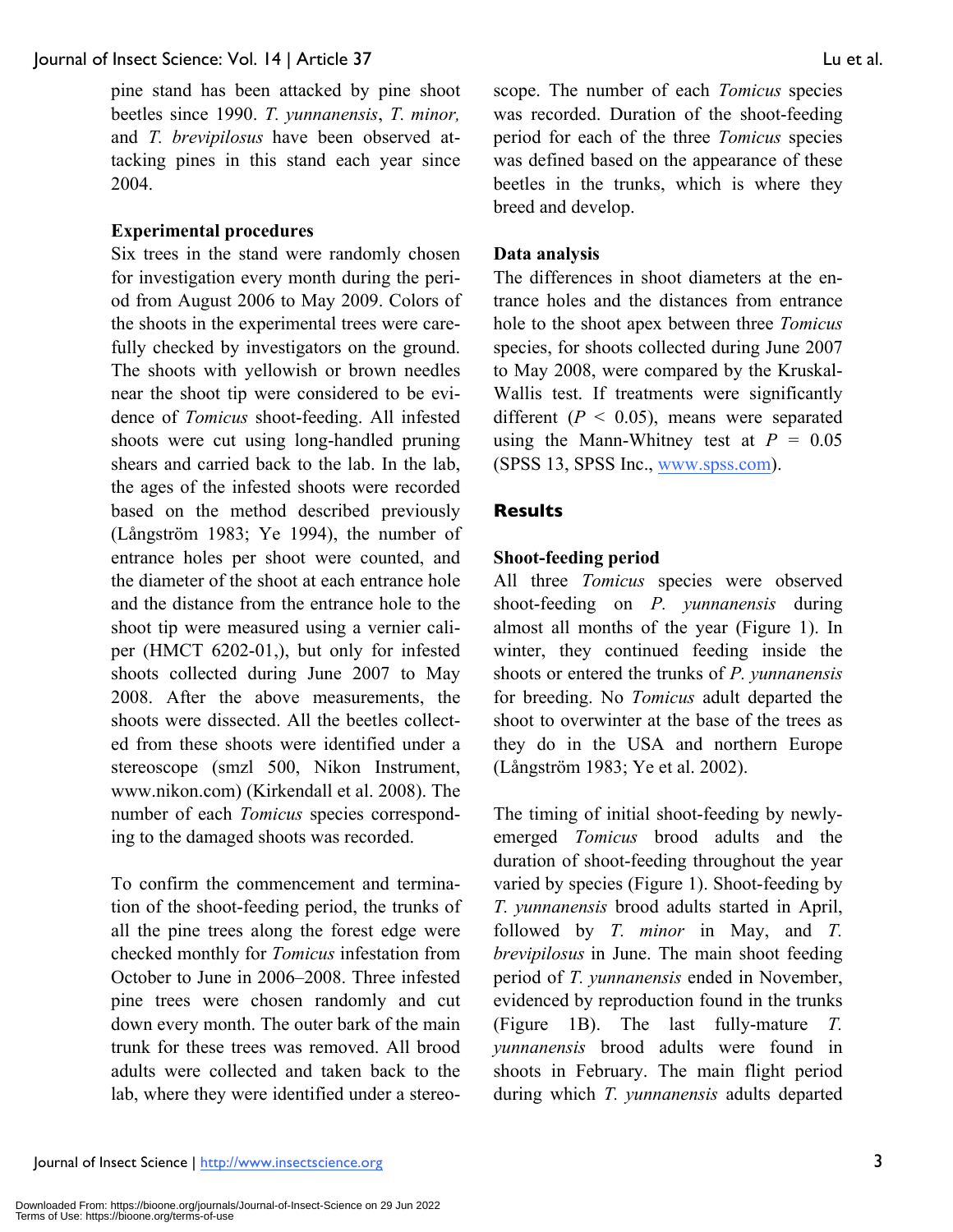

the shoots for breeding sites was from late November to the middle of February. Similarly, the main flight period for reproduction was initiated in December and ended in April for *T. minor* (Figure 1C), and occurred during April and May for *T. brevipilosus* (Figure 1D). Based on these observations, the shoot-feeding period was from April to February for *T. yunnanensis*, from May to April for *T. minor*, and from June to April for *T. brevipilosus*.

However, the entire shoot-feeding period of the three *Tomicus* species was not equal to the duration of shoot-feeding by a single adult for any *Tomicus* species. In this study, the duration of shoot feeding by a single adult was defined as the period from the first newly-emerged adult observed in the shoot to the first entrance hole observed in the trunk. A single *T. yunnanensis* or *T. minor* adult fed in shoots of *P. yunnanensis* for about seven months, and a *T. brevipilosus* adult for about nine months.

#### **Population dynamics**

Though *Tomicus* adults fed in the shoots of *P. yunnanensis* throughout the year, their numbers varied extensively with the season of the year. In general, the number of adults found in the shoots increased from April to July, remained at relatively high levels from August to October, and then gradually decreased from November to March (Figure 1A). However, some differences were observed between beetle species. For example, the population of *T. yunnanensis* feeding in the shoots gradually increased from May to June or July, remained at relatively high levels until October or November, and then fell to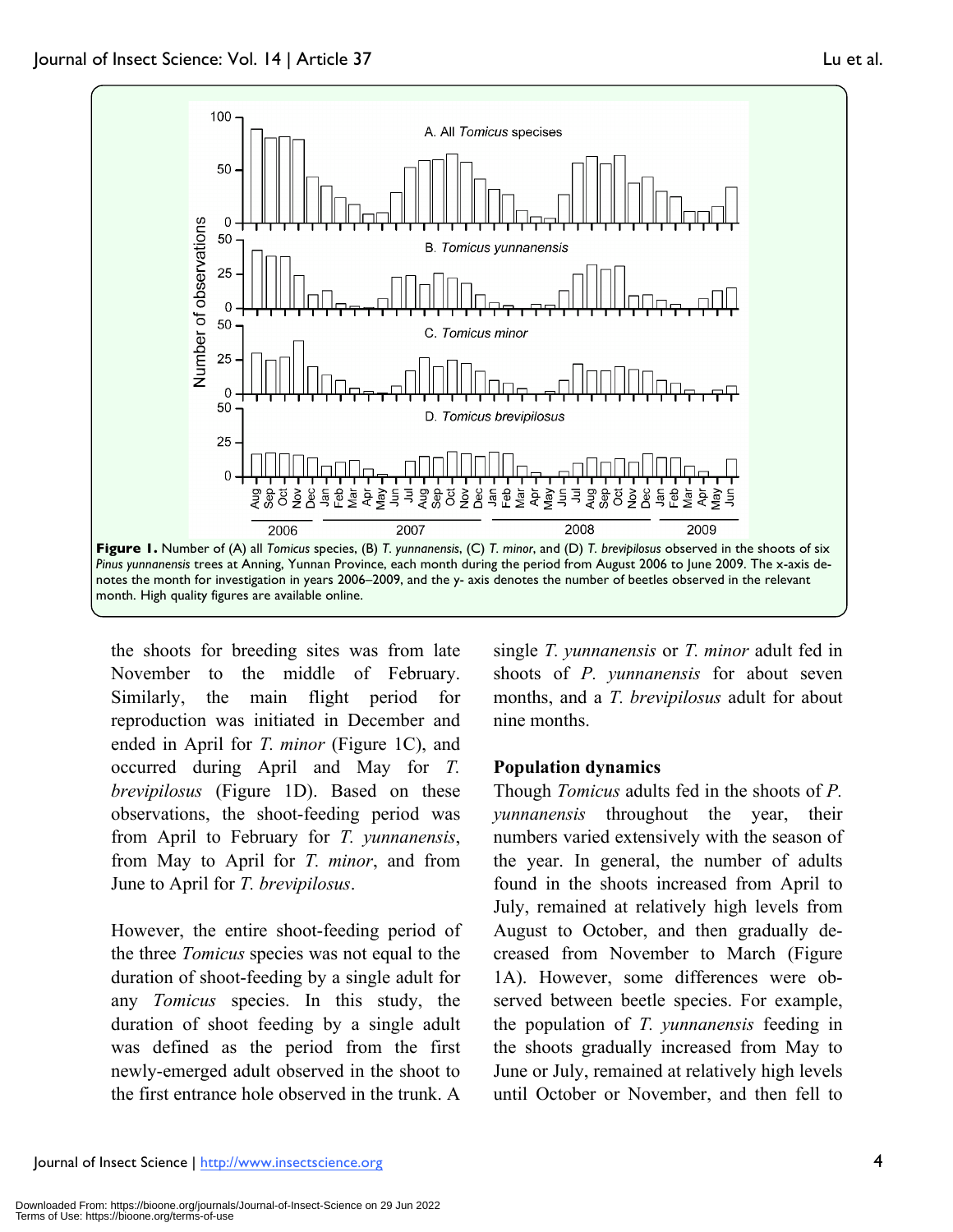

low levels in March or April (Figure 1B). For *T. minor*, the shoot-feeding population gradually increased during June to July/August, remained at high levels from July/August to November/December, and then decreased at a relatively slow rate (Figure 1C). Similarly, *T. brevipilosus* populations increased rapidly in July, remained at high levels from July to February, and then decreased to low levels in May (Figure 1D). Overall, the bell-shaped population curve of *Tomicus* in the shoots reflected the movement of brood adults into the crowns as they emerged from the breeding materials during spring and summer, and then departing the crowns in autumn and winter, when they initiated breeding after their sexual maturation (Figure 1).

#### **Shoot-feeding preference**

At Anning, *Tomicus* were only found shootfeeding in current-year shoots. Most infested shoots only had one entrance hole, but some shoots contained two to five entrance holes in

each shoot. Over the 35-month span of our study, in total 1563 infested shoots were examined. 89.2% of these shoots contained only one feeding tunnel, 6.0% of the shoots contained two, and 4.8% of the shoots contained three or more tunnels in each shoot (Figure 2). In the 169 shoots with two or more feeding tunnels, 67.5% of them were infested with only *T. brevipilosus,* 16.6% of them infested with *T. yunnanensis* and *T. brevipilosus,*  10.0% of them infested with *T. yunnanensis*  and *T. minor*, and 5.9% infested with *T. minor*  and *T. brevipilosus.* All pair-wise combinations of the three beetle species were found tunneling in the same shoot, but never were all three species found in the same shoot.

To compare the shoot-feeding preference of three *Tomicus* species in *P. yunnanensis,* the shoot diameter was measured at the entrance hole for each beetle species. Overall, *T. yunnanensis* were observed feeding in shoots within a diameter range of  $0.4-1.3$  cm, and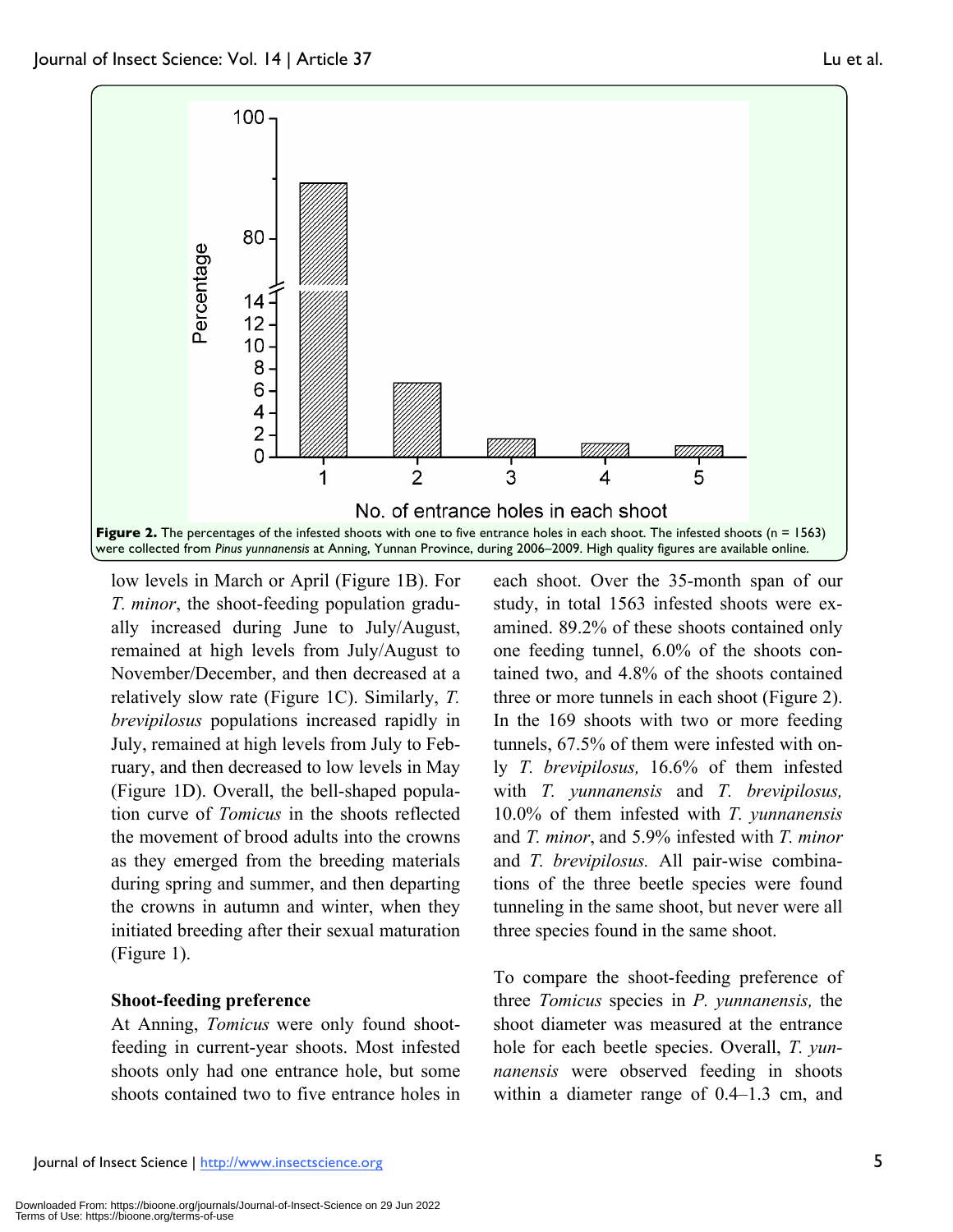

81.5% of the attacks occurred in the shoots with a diameter of 0.6–0.8 cm. *T. minor* and *T. brevipilosus* seemed to prefer shoots of similar thickness; 76.1% of *T. minor* tunnels and 75.3% of the *T. brevipilosus* tunnels were in shoots within a diameter range of 0.5–0.7 cm. Overall, mean thickness of the attacked shoots as measured at the entrance hole were

Journal of Insect Science | http://www.insectscience.org 6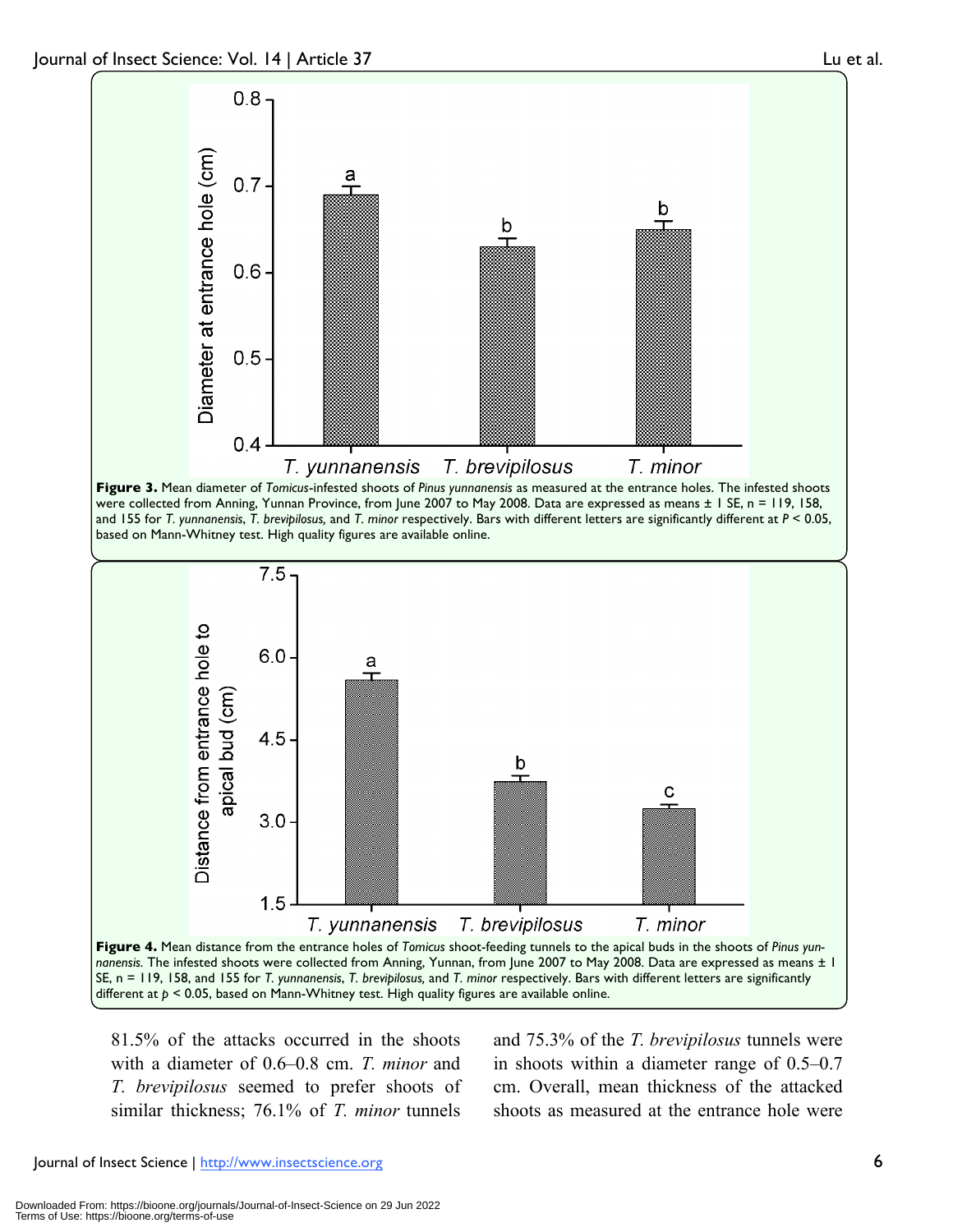similar among the three species, however, statistically the shoots attacked by *T. yunnanensis* were significantly larger than the shoots attacked by *T. brevipilosus* and *T. minor* (Figure 3).

The position of the entrance hole was defined as the distance from the entrance hole to the apical bud. For *T. yunnanensis*, the mean distance from the entrance hole to the apical bud was  $5.02 \pm 0.13$  cm, which was significantly longer than that of  $3.7 \pm 0.11$  cm for *T*. *brevipilosus* ( $P < 0.01$ ), and  $3.2 \pm 0.07$  cm for *T. minor* ( $P < 0.001$ ). In addition, the entrance hole of *T. minor* was closer to the apical bud relative to *T. brevipilosus*  $(P = 0.032)$  (Figure 4)*.*

# **Discussion**

In Europe and the USA, *T. piniperda* and *T. minor* overwintered at the base of the host trees in which they had fed in the shoot (Kauffman et al. 1998; Fernández et al. 1999; Haack et al. 2001; Poland et al. 2003). By contrast, in Yunnan Province, the three *Tomicus* species did not overwinter at the base of the tree, but rather remained in the shoots of *P. yunnanensis* until they initiated breeding in the main trunks of *P. yunnanensis*. In northern Europe, the spring flight activity of overwintering *Tomicus* starts when the daily maximum temperature exceeds 10–12°C (Långström 1983). In Yunnan, *T. yunnanensis*  successfully reproduced at a temperature of 10°C (Ye 1994; Ye and Bakke 1997).In the present study area, the mean daily air temperature in the coldest months, January and February, is about 9.6°C. The mean daytime air temperature during this period is around 16.3°C, which is sufficiently warm to support the normal activities of *Tomicus*. Similarly, *T. destruens* in southern Europe spends winters in the shoots because it is usually warm in

winter months (Faccoli 2007, 2009). These observations suggest that the overwintering behavior of *Tomicus* adults is regulated in large part by local temperature conditions and may have a few genetic components (Poland et al. 2002; Ye et al. 2002).

Pine shoot beetles spend longer periods of time in shoots in Yunnan than in northern Europe or North America (Ye 1991, 1994; Ye and Lieutier 1997; Haack et al. 2000, 2001; Långström et al. 2002 ). In Sweden, the shootfeeding period by a single *T. minor* adult lasted 105 days, during which time it fed in one to two shoots (Långström 1983). By contrast, a *T. yunnanensis* adult usually consumes four to six shoots during its sevenmonth shoot-feeding period (Ye 1996). Intensive shoot-feeding by *Tomicus* reduces tree growth (Långström and Hellqvist 1991; Eidmann 1992; Czokajlo et al. 1997) and renders the trees susceptible to subsequent trunk attacks (Schlyter and Löfqvist 1990; Långström et al. 1993; Lieutier et al. 2003). The severe shoot damage caused by the long lasting and overlapping shoot-feeding of the three *Tomicus* might reduce the resistance of *P. yunnanensis* to a low level and thus facilitate the reproduction of *Tomicus* in the trunks of living trees.

The average distance from the entrance holes of *T. yunnanensis* to the apical bud was statistically longer than that of the other two *Tomicus* species. Additionally, these three *Tomicus* species initiated shoot-feeding at different times. *T. yunnanensis* started shootfeeding one month earlier than *T. minor* and two months earlier than *T. brevipilosus*. The three *Tomicus* species differed temporally and spatially in their shoot-feeding propensities, which may lower interspecific competition during shoot-feeding.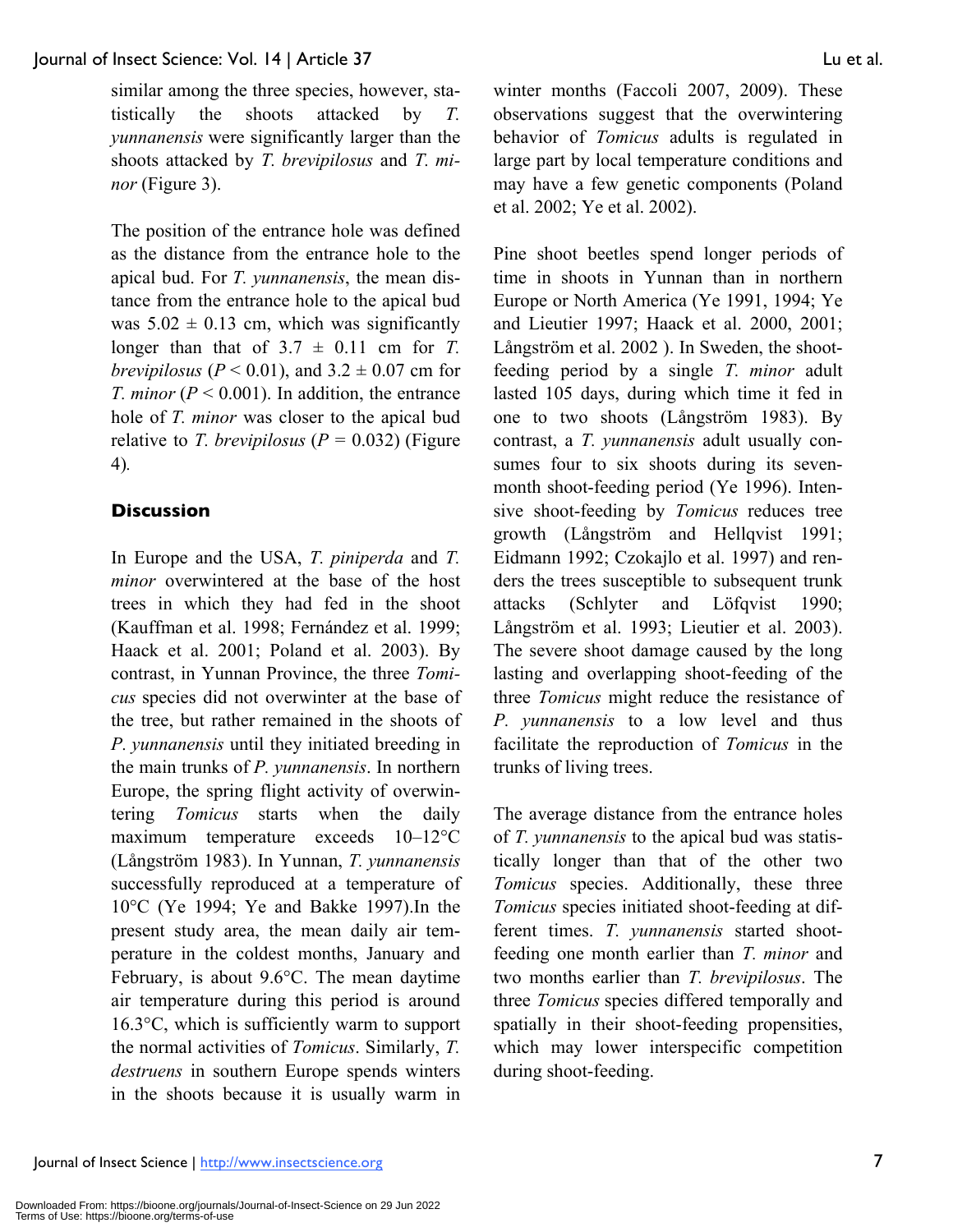This study compared the shoot-feeding ecology of three *Tomicus* species in *P. yunnanensis*. The varied spatial and temporal distribution of the three *Tomicus* species during shootfeeding may reduce interspecific competition and thus enhance their coexistence. Our study, hence, improves understanding of the coexistence mechanisms and the ecology of *Tomicus*  in Yunnan during their shoot-feeding phase. However, an integrated study considering both shoot-feeding and trunk attack should be conducted to more deeply understand the interactions among the three *Tomicus* species.

# **Acknowledgements**

Our study was funded by Yunnan Provincial Natural Science Foundation (NO. 2008CD070), the Natural Science Foundation of China (31160095), the key project of Yunnan Provincial Science and Technology Department (2011FA003), Yunnan key laboratory of International Rivers and Transboundary Eco-security, the key laboratory for animal genetic diversity and evolution of high education in Yunnan Province, and Swedish research council FORMAS. We thank Dr. Robert A. Haack for his valuable comments and linguistic revision to the manuscript.

# **References**

Bright DE, Skidmore RE. 2002. *A catalog of Scolytidae and Platypodidae (Coleoptera)*. NRC Research Press.

Czokajlo D, Wink RA, Warren JC, Teale SA. 1997. Growth reduction of Scots pine, *Pinus sylvestris*, caused by the larger pine shoot beetle, *Tomicus piniperda* (Coleoptera, Scolytidae) in New York State. *Canadian Journal of Forest Research* 27: 1394–1397.

Eidmann H. 1992. Impact of bark beetles on forests and forestry in Sweden. *Journal of Applied Entomology*. 114: 193–200.

Faccoli M. 2007. Breeding performance and longevity of *Tomicus destruens* on Mediterranean and continental pine species. *Entomologia Experimentalis et Applicata* 123: 263–269.

Faccoli M. 2009. Breeding performance of *Tomicus destruens* at different densities: the effect of intraspecific competition. *Entomologia Experimentalis Et Applicata* 132: 191–199.

Fernández M, Alonso J, Costas J. 1999. Shoot feeding and overwintering in the lesser pine shoot beetle *Tomicus minor* (Col., Scolytidae) in northwest Spain. *Journal of Applied Entomology* 123: 321–327.

Haack RA, Lawrence RK, Heaton GC. 2000. Seasonal shoot-feeding by *Tomicus piniperda* (Coleoptera: Scolytidae) in Michigan. *Great Lakes Entomologist* 33: 1–8.

Haack RA, Lawrence RK, Heaton GC. 2001. *Tomicus piniperda* (Coleoptera: Scolytidae) shoot-feeding characteristics and overwintering behavior in Scotch pine Christmas trees. *Journal of Economic Entomology* 94: 422–429.

Kauffman WC, Waltz RD, Cummings BR. 1998. Shoot feeding and overwintering behavior of *Tomicus piniperda* (Coleoptera: Scolytidae): implications for management and regulation. *Journal of Economic Entomology* 91: 182–190.

Kirkendall LR, Faccoli M, Ye H. 2008. Description of the Yunnan shoot borer, *Tomicus yunnanensis* Kirkendall & Faccoli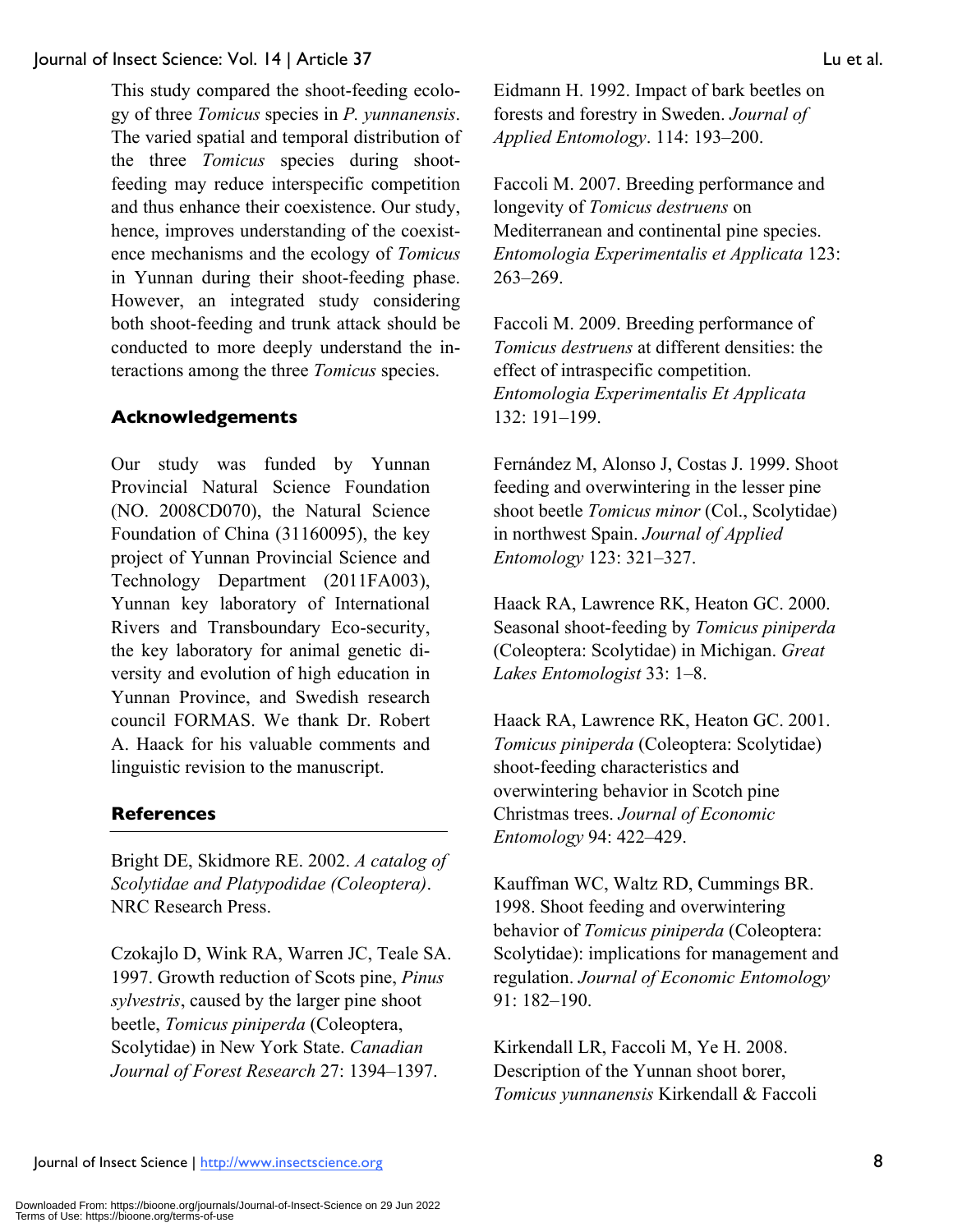sp. n.(Curculionidae, Scolytinae), an unusually aggressive pine shoot beetle from southern China, with a key to the species of *Tomicus*. *Zootaxa* 1819: 25–39.

Kohlmayr B, Riegler M, Wegensteiner R, Stauffer C. 2002. Morphological and genetic identification of the three pine pests of the genus *Tomicus* (Coleoptera, Scolytidae) in Europe. *Agricultural and Forest Entomology* 4: 151–157.

Li X, Zhang Z, Wang HB, Wu W, Cao P, Zhang PY. 2010. *Tomicus armandii* Li & Zhang (Curculionidae, Scolytinae), a new pine shoot borer from China. *Zootaxa* 2572: 57–64.

Lieutier F, Ye H, Yart A. 2003. Shoot damage by *Tomicus* sp. (Coleoptera: Scolytidae) and effect on *Pinus yunnanensis* resistance to subsequent reproductive attacks in the stem. *Agricultural and Forest Entomology* 5 :227– 233.

Liu H, Zhang Z, Ye H, Wang H, Clarke SR, Jun L. 2010. Response of *Tomicus yunnanensis* (Coleoptera: Scolytinae) to infested and uninfested *Pinus yunnanensis* bolts. *Journal of Economic Entomology* 103: 95–100.

Långström B. 1983. Life cycles and shoot feeding of the pine shoot beetles. *Studia Forestalia Suecica* 163: 1–29.

Långström B, Hellqvist C. 1991. Shoot damage and growth losses following three years of *Tomicus*-attacks in Scots pine stands close to a timber storage site. *Silva Fennica* 25: 133–145.

Långström B, Li LS, Liu HP, Chen P, Li HR, Hellqvist C, Lieutier F. 2002. Shoot feeding ecology of *Tomicus piniperda* and *T. minor* 

(Col., Scolytidae) in southern China. *Journal of Applied Entomology* 126: 333–342.

Långström B, Solheim H, Hellqvist C, Gref R. 1993. Effects of pruning young Scots pine on host vigor and susceptibility to *Leptographium wingfieldii* and *Ophiostoma minus*, two blue-stain fungi associated with *Tomicus piniperda*. *European Journal of Forest Pathology* 23: 400–415.

Poland TM, De Groot P, Burke S, Wakarchuk D, Haack RA, Nott R, Scarr T. 2003. Development of an improved attractive lure for the pine shoot beetle, *Tomicus piniperda* (Coleoptera: Scolytidae). *Agricultural and Forest Entomology* 5: 293–300.

Schlyter F, Löfqvist J. 1990. Colonization pattern in the pine shoot beetle, *Tomicus piniperda*: effects of host declination, structure and presence of conspecifics. *Entomologia Experimentalis et Applicata* 54: 163–172.

Ye H. 1991. On the bionomy of *Tomicus piniperda* (L.) (Col., Scolytidae) in the Kunming region of China. *Journal of Applied Entomology* 112: 366–369.

Ye H. 1994. The distribution of *Tomicus piniperda* (L.) population in the crown of Yunnan pine during the shoot-feeding period. *Acta Entomologica Sinica* 3: 21–26.

Ye H, Bakke A. 1997. Development and reproduction of *Thanasimus formicarius* (L) (Coleoptera: Cleridae) at three constant temperatures. *Canadian Entomologist* 129: 579–583.

Ye H, Ding XS. 1999. Impacts of *Tomicus minor* on distribution and reproduction of *Tomicus piniperda* (Col., Scolytidae) on the